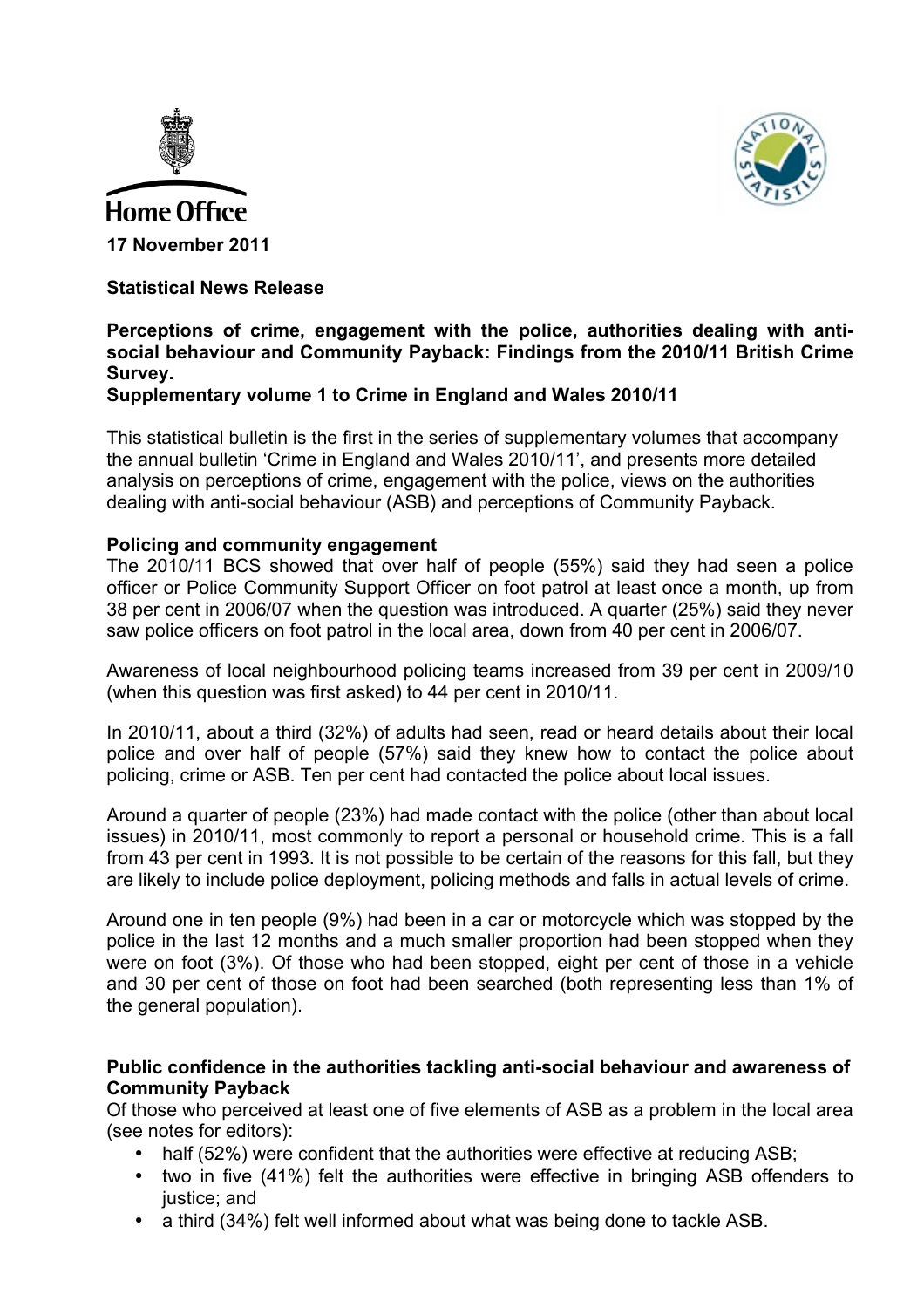As might be expected, perceptions of the effectiveness of the authorities in tackling ASB were associated with other measures of confidence in crime and policing-related issues. For example, those who thought the police in the local area were doing a good or excellent job were twice as likely to be confident in the effectiveness of the authorities at reducing ASB compared with those who thought the police were doing a fair or poor job (70% and 35% respectively).

A high proportion of people had heard of Community Payback (85%), but levels of awareness of activities in the local area were much lower: only 15 per cent of adults had personally seen offenders carrying out Community Payback work in the last 12 months.

Two-thirds of all adults (67%) felt that Community Payback was a very or fairly effective form of punishment. Only five per cent thought it was not at all effective.

Those who had heard about, were aware of, or had personally seen Community Payback were less confident in the effectiveness of the criminal justice system (CJS). For example, 40 per cent of those who had heard of Community Payback were confident in the CJS as a whole being effective compared with 50 per cent of those who had not. However, caution is needed in the interpretation of this result as it is likely that other factors may be contributing to this pattern.

### **Understanding perceptions of crime**

The 2010/11 BCS showed that 60 per cent of people thought that crime in the country as a whole had gone up over the last few years, but only 28 per cent of people thought the same about crime in their local area. Ten per cent of people thought crime in their local area was 'higher than average' and around half (51%) thought it was 'lower than average'.

The media was most commonly mentioned when people were asked which sources of information gave them the impression that crime was going up nationally, most commonly news programmes on television or radio (59% of respondents). The media was also important in informing views on changes locally (for example, 47% of respondents said that information came from local newspapers). However, personal experience was much more influential in informing views of local changes (41%) than it was in the case of views of national changes (24%).

Those who had used online crime maps in the last 12 months and who lived in a relatively low-crime area were more likely to think that crime in their local area was 'lower than average' than those who had not (83% compared with 65%). However, there was no relationship between use of crime maps and perceptions of crime in relatively high-crime areas.

The use of crime data, such as via online crime maps or published as official Home Office statistics, was relatively low when compared with media consumption. Thirty-six per cent of people said they take notice of official crime statistics and four per cent had used crime maps in the last 12 months. This compares with 73 per cent of people reading newspapers and 91 per cent watching the news on television.

There was some evidence that perceptions of crime in the local area were related to personal experiences. Those who had been victims of crime in their local area, those living in areas of high physical disorder and those who experienced problems with ASB in their local area were more likely to think that crime in the local area was 'above average'.